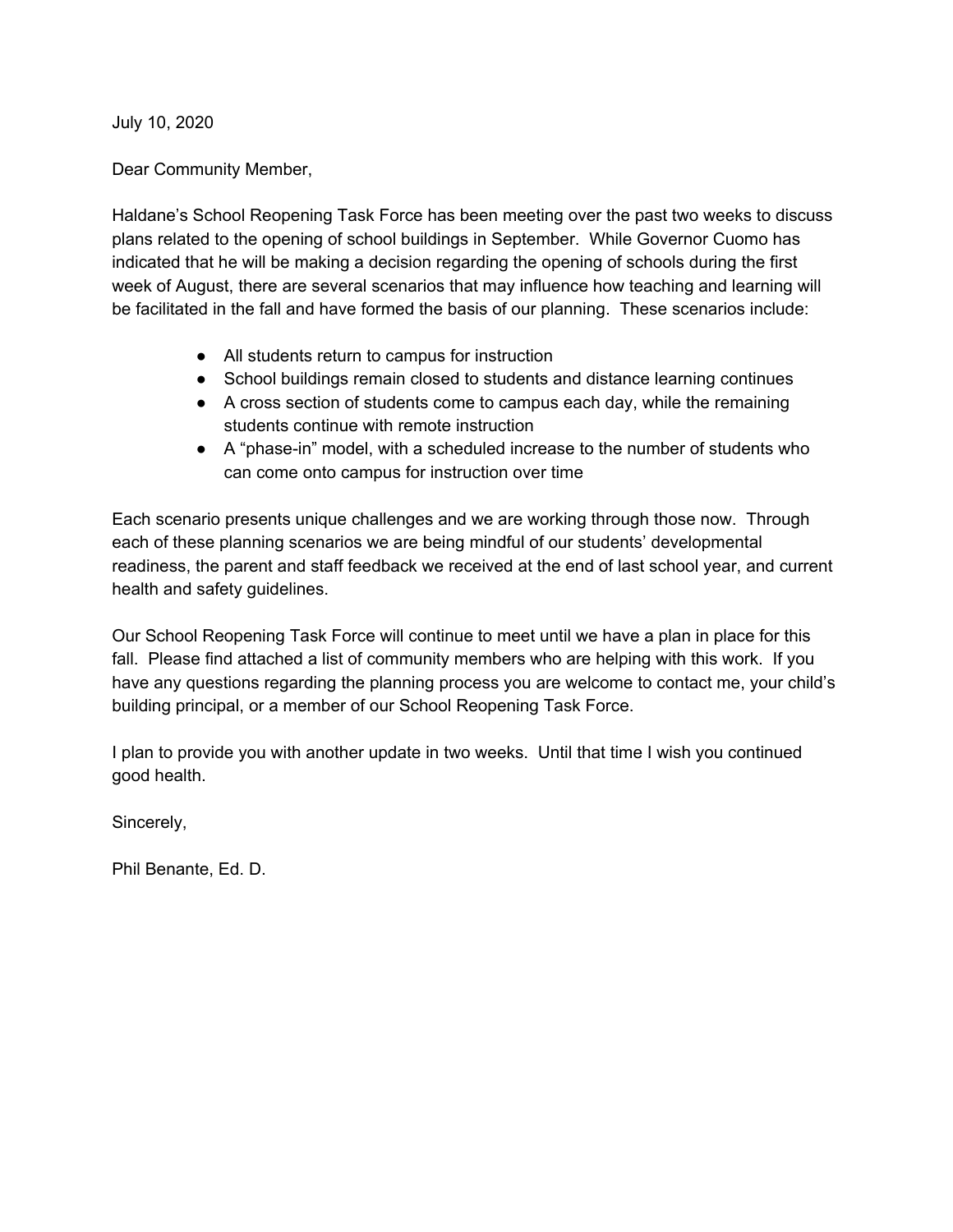## **Haldane Reopening 2020 Task Force Members**

# **Leadership Group**

| Phil Benante        | pbenante@haldaneschool.org           |
|---------------------|--------------------------------------|
| Jen Daly            | $j$ daly@haldaneschool.org           |
| Andrea McCue        | $\text{amccue}(a)$ haldaneschool.org |
| Tony Stronconi      | tstronconi@haldaneschool.org         |
| Giannina Capella    |                                      |
| <b>Judy Farrell</b> |                                      |

# **Academic Subgroup**

| Julia Sniffen         | julia.sniffen@haldaneschool.org |
|-----------------------|---------------------------------|
| MaryAnn Seelke        | mseelke@haldaneschool.org       |
| Christine Jamin       | cjamin@haldaneschool.org        |
| Judy Barbera          | jbarbera@haldaneschool.org      |
| <b>Ashley Cretara</b> | acretara@haldaneschool.org      |
| Sarah Grom            | sgrom@haldaneschool.org         |
| Heidi Gesson          | hgesson@haldaneschool.org       |
| Amanda Cotchen        | acotchen@haldaneschool.org      |
| Jackie McGrath        | jmcgrath@haldaneschool.org      |
| Leah Horn             | lhorn@haldaneschool.org         |
| Dan McGroarty         | dmcgroarty@haldaneschoo.org     |
| Lara Shihab-Eldin     |                                 |
| Shannon Keegan        |                                 |
| Mary Farkas           |                                 |
| Matt Moody            |                                 |
| Sandy McElvey         |                                 |